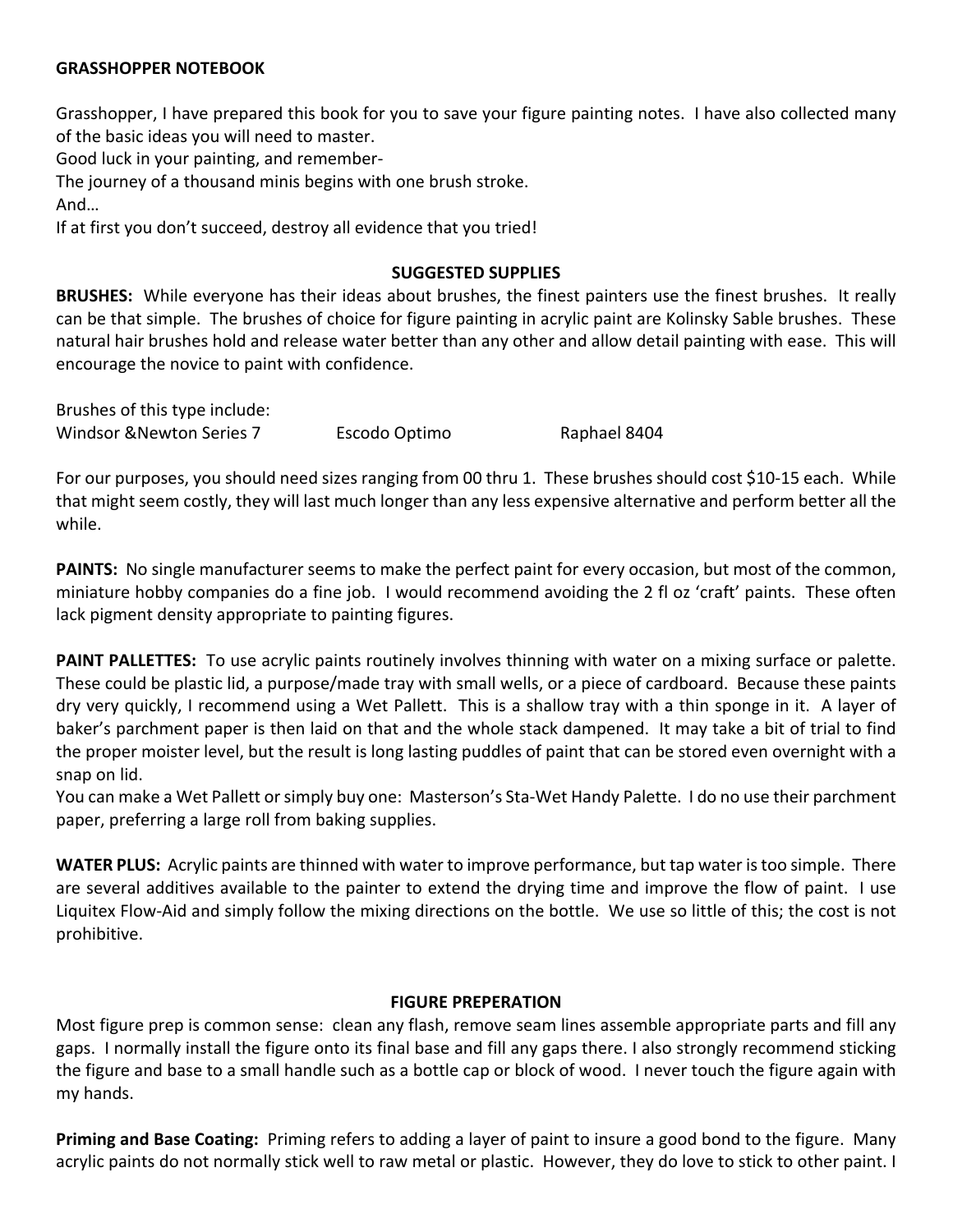prime my figures with the least expensive canned spray paint available. This paint is often thin and does not cover small details. It does bond well to the figure and following paints stick well to it. Shake well, spray in close with full strokes. Don't spritz.

Depending on the figure, I use Flat Black or Flat White. Brighter colored figures or those with a lighter scheme usually are in White.

# EXCEPTION: REAPER BONES FIGURES ARE MADE OF A SPECIAL SOFT PLASTIC THAT DOES NOT NEED PRIMING AND SPRAYED PRIMERS ACTUALLY GUM UP ON THE SURFACE. YOU MAY PAINT DIRECTLY ON THE PLASTIC OR USE REAPER'S BRUSH ON PRIMER.

NOW YOU MUST WAIT OVERNIGHT FOR THE PRIMER COAT TO FULLY CURE. WHILE IT MAY SEEM DRY, THE CHEMICAL PROCESS IS NOT COMPLETE, AND MAY INTERFERE WITH ANY NEW COATS OF PAINT. IF YOU DO NOT HAVE THE PATIENCE TO LET PAINT DRY, I SUGGEST YOU CONSIDER A DIFFERENT HOBBY, LIKE SNOWBOARDING.

Because I use a very light coat in priming, I frequently return at this stage and base coat a black figure with flat black acrylic paint applied in a thinned light coat to fill every small nook.

## **COLOR**

This section covers the terminology and theories concerning color.

**HUE:** The hue is how the eye sees color as related to blue, green, red and yellow. For our purposes, it is the basic color of that part of a figure.

**TINT:** A tint is the hue lightened by adding white.

**SHADE:** A shade is the hue darkened by adding black.

**TONE:** A tone is the hue subdued by adding grey.



# **THE COLOR WHEEL**

The Color Wheel above illustrates the relationship of colors.

Warm Colors refer to colors Red thru Yellow plus Brown and Tan. Warm colors tend to appear more aggressive and forward next to Cool Colors.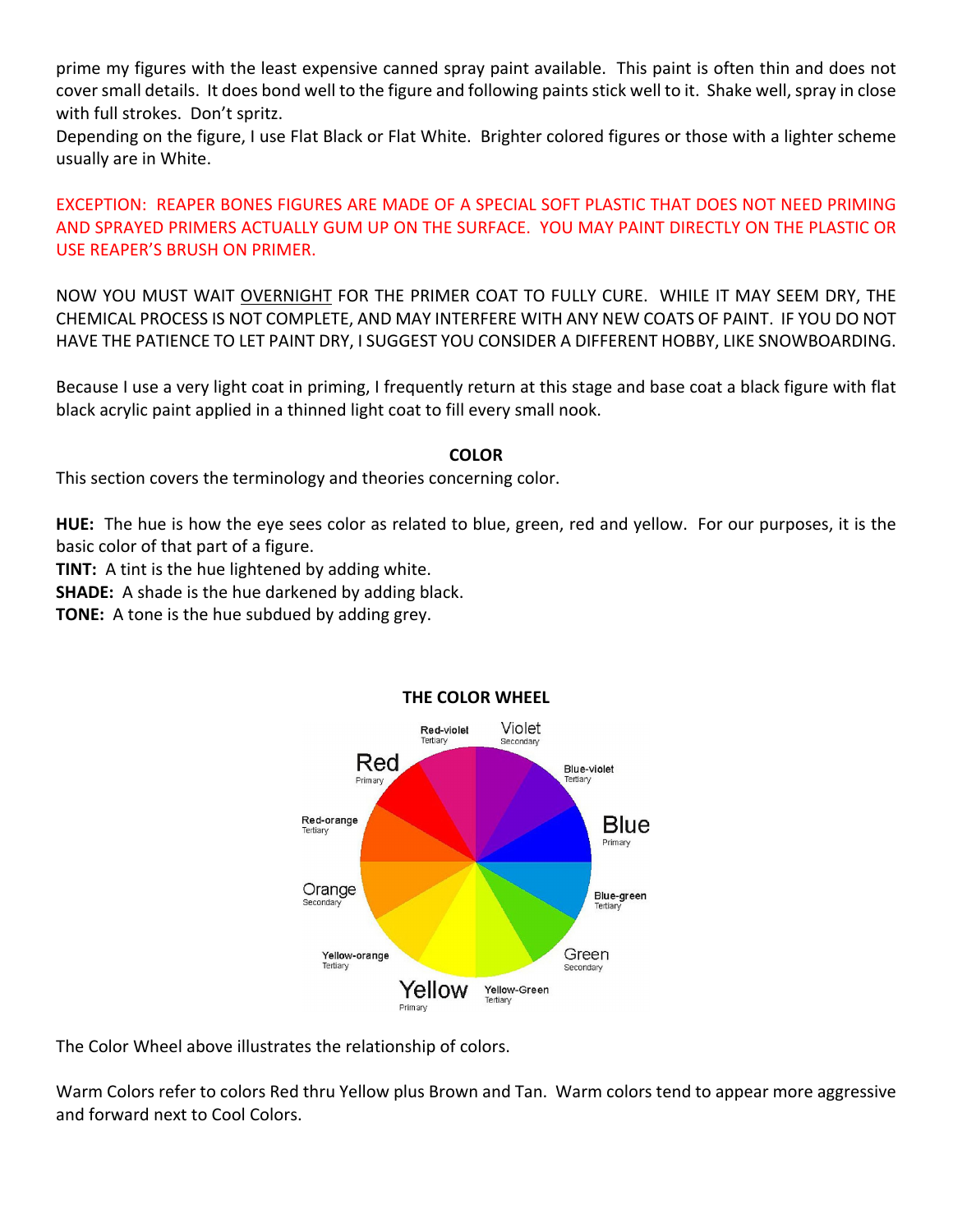Cool Colors refer to colors Blue-Green thru Blue-Violet plus most Greys. Cool Colors tend to appear to retreat next to Warm Colors.

A Complimentary Color is the color directly opposite a color on the Color Wheel.

# **Techniques Applying Paint**

WET BRUSHING: Just as it sounds, a small amount of thinned paint is applied to the figure. Best results are achieved with one or two strokes. If more paint is needed, wait for the first coat to dry (perhaps 10 minutes) and recoat. Avoid rebrushing over wet paint.

**DRYBRUSHING:** This is technique where a small amount of almost dry paint is dragged across the figure with a dry brush. This leaves color on only the raised portions of the figure.

**WASH:** In figure painting, a Wash is heavily thinned paint applied heavily and allowed to flow into the inner recesses of the figure and away from the raised areas. A wash can be achieved by thinning normal paint or using inks that have been cut with acrylic carriers (Liquitex Matte Fluid Medium) and water.

**GLAZE:** Similar to a Wash, but applied lightly with the goal of changing the hue slightly. Multiple glazes can be used to gradually change all or some of a hue.

# **THE STOP SIGN METHOD**

The Stop Sign Method was developed and taught by the legendary modeler and figure sculptor/painter Shepard Paine. I was fortunate to take a painting class from him years ago and learned this method. It is how we decide what paints go where.



We will imagine light falling in a halo above our figure. The light strikes different surfaces at different angles, changing the appearance of the hue. Suppose we are painting a blue jacket on a figure. Light from above and shadows below mean you cannot paint the whole jacket one hue. By breaking the shape of each part of the jacket into planes, we can simplify our understanding of tinting (lightening or Highlighting) and shading (darkening). We will arbitrarily assign our basic hue as Number Three, the vertical plane on the Stop Sign. Number Two, just above it, is a lighter tint, with Number One lighter still. Number Four is darker than Number Three with Number Five even darker.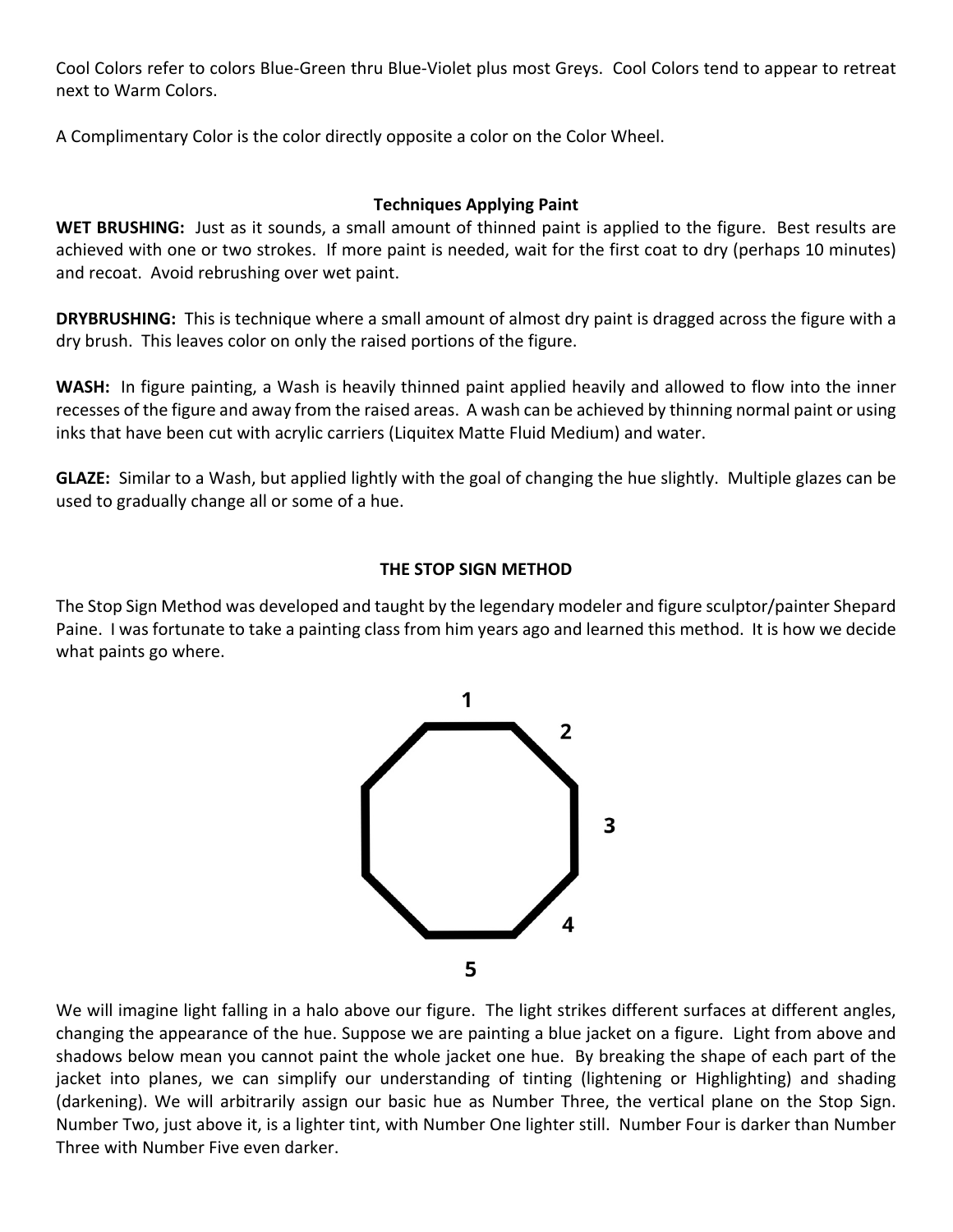On our jacket this mean that most of the trunk of the jacket is Number Three, becoming Number Two near the shoulders and finally Number One right at the top.

Number Four might appear along a fold on the back, and Number Five only underneath.

Arms would be painted the same fashion depending on their position.

This method is concerned with the SHAPE of things related to the light source. Their position forward or recessed on the figure is secondary.

With experience, you will instinctively break any shape into its color planes. In time, even creases and small details will simply be Numbers on the stop sign.

# **USING THE STOP SIGN METHOD**

There are two basic ways to use the Stop Sign Method on a figure.

**Color Blocking**: This method starts with a black base color which functions as color Number Five. Color Number Four is then painted in, leaving the Number Five in the darkest shadows. Number Three then follows and so on as you work your way up the Stop Sign. This method is simple and easy to understand. It also is very forgiving, as anything remaining as black or very dark simply is not visible.

This method is also handy when using Black Lining. Black Lining is a style where a very thin black line is painted along the edge of two different items, enhancing the difference. The Blocking method allows you to simply not paint to that edge, leaving a dark line. This is often easier that adding a black line later.

# **Base Color & Wash:**

In this method, you begin by painting the Number Three color over the entire item. A dark wash (either commercial or custom mixed) is then flowed over the area and allowed to dry. This wash will stain the Number Three color into the Number Four color and also collect in the deep areas and produce the Number Five color. Next, we restore the Number Three color where appropriate and continue as with the Color Blocking method.

Each method has its uses. The Blocking method works best on darker colors and simpler shapes. The Base Color method is somewhat subtler and works better on light colors. You may find yourself using both on the same figure.

# **Blending the Stop Sign Colors**

There are many ways of achieving a smooth blend between the colors as you apply them.

Perhaps the simplest is to break the Stop Sign into even smaller faces. Number Two and a Half for instance. This will allow the difference between Numbers to be so small as to be unnoticeable. I often use this on skin tones.

Similarly, would be to thin the next color a bit more than usual and apply light coats, moving up the Stop Sign a bit. This will also give a smooth transition.

On larger areas, it may be best to use a stippling or dabbing technique along the color edge. This will create an uneven edge and the eye will see it as a smooth transition.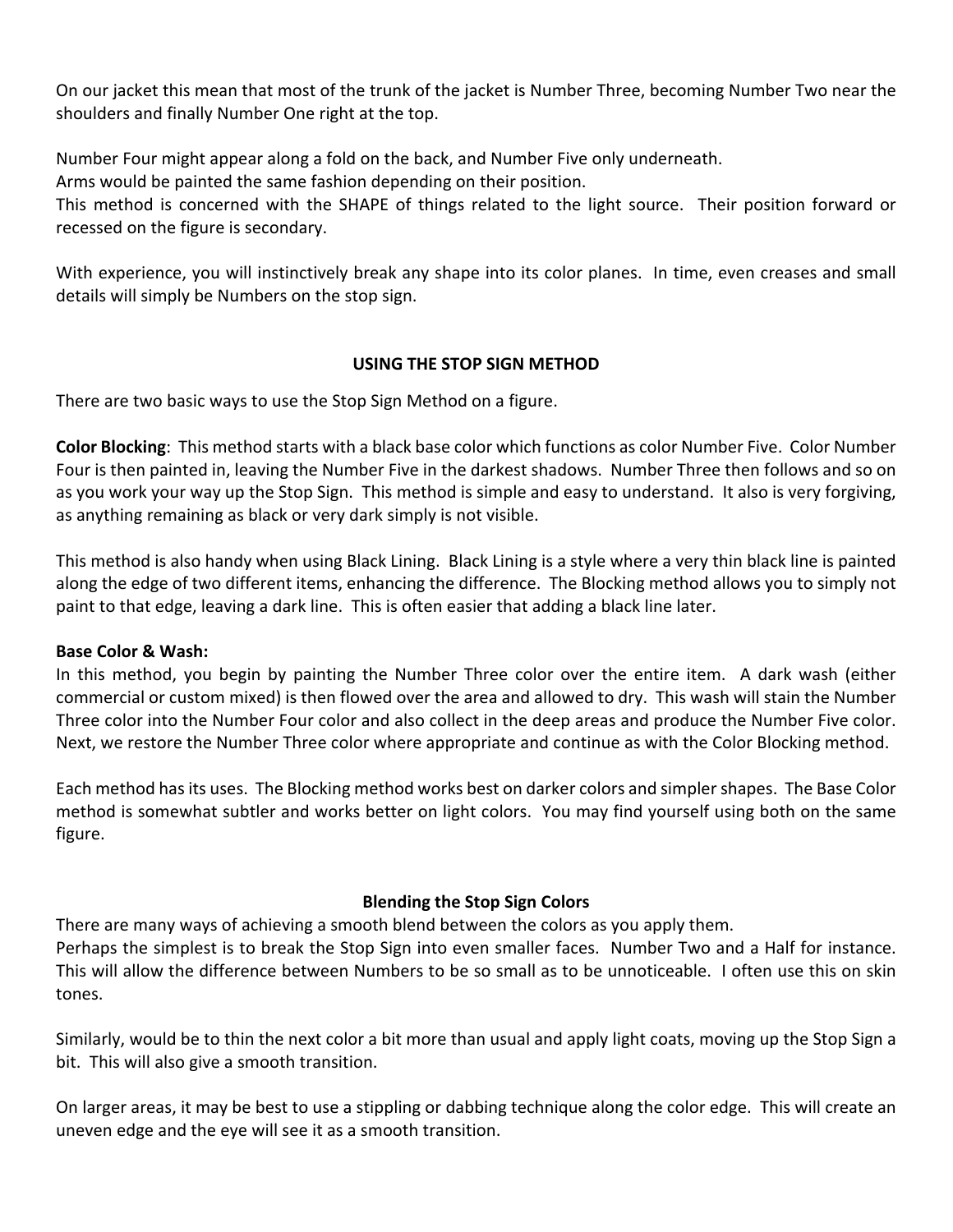You may also try Crosshatching. With this you paint a row of small diagonal lines across the edge, then add another row slanted the opposite direction. Again, this will break up the edge hardness.

Truly smooth transitions will take a lot of practice, so manage your frustration and just keep working.

## **PAINTING DETAILS**

The Stop Sign Method is intended most obviously for the large areas of a figure but certainly has uses in small details. A belt pouch would not be a single-color brown, but would, tiny facet by tiny facet, conform to the Stop Sign also. In this way, details come to life without a glaring difference in style from the rest of the figure. An interesting side effect of this method is that small details hiding in the darkest Colors get painted darkly also. If something is in the shadows, it will be hard to see.

## **PAINTING A FACE**

I normally start a figure by painting the skin tones. Working from the inside out is usually cleaner, with less chance to leave accidental paint in the wrong place.

For most European skin colors, I have used the Reaper "Tanned Skin" series. This 'Triad' includes: "Tanned Shadow" "Tanned Skin" "Tanned Highlight"

As you will see, these paints will correspond directly to Numbers from the Stop Sign.

**Step 1)** Carefully paint the face, hands and any other exposed skin areas with "Tanned Shadow". Let dry.

**Step 2)** Wash the painted areas with Reaper "Flesh Wash". This will stain the paint and settle into the folds and nooks.

**Step 3)** When the wash has dried (ten minutes), you will notice that the painted areas are now not uniform. The undersides and recesses have become quite dark and the more exposed areas are darker than before. Congratulations! You have just painted Colors Five and Four and a half on the Stop Sign!

**Step 4)** Using the "Tanned Shadow again, restore the areas that correspond to Colors Four and less. Take care to leave the darkest areas near the eyes and under the nose.

**Step 5)** Now use "Tanned Skin" to paint Color Three and less. This will be a much smaller area than Step 4 and will only appear on vertical surfaces or those above.

**Step 6)** I now invoke a Color Two and a half and mix "Tanned Skin" and "Tanned Highlight" about 50/50 and paint the areas just above the vertical surfaces.

**Step 7)** By now, the only areas needing attention will be those seen from directly above. Very small touches of "Tanned Highlight" on the bridge of the nose, point of the cheeks and perhaps the chin.

Don't be frustrated if you do not achieve perfection quickly. I will warn you that these paints will darken as they dry, so adding the lighter tints can be a bit startling at first. It will all work out.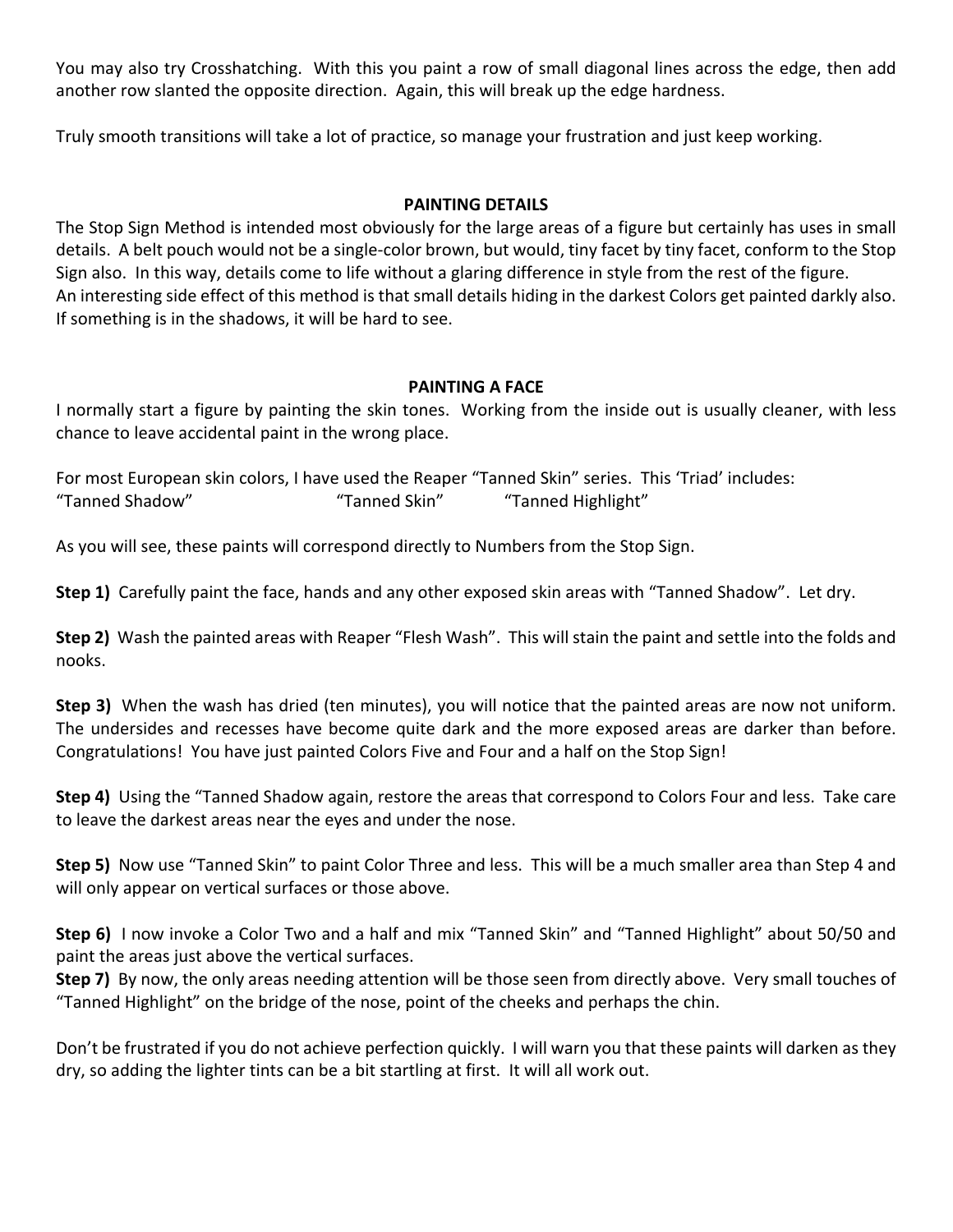#### **PAINTING EYES**

I purposely left eyes out of the above section for clarity. I normally paint eyes after Step 2, after the wash, but before restoring the Number Four color. At this point, the wash has settled into the area of the eyes, making details easier to see.

Most figures are painted with white "whites". This is not exactly accurate. When seen from even a short distance, a person's eyes will seem a very pale pink or skin tone. For most fantasy figures, this may be of no importance, but in painting historical figures, it might add a level of reality that white "whites" does not.

So, using your smallest, pointiest brush and your choice of color, carefully paint a horizontal slash where the eyeball is. It is best to first paint the eye furthest from your painting hand as that is the most challenging, then paint the other to match. Do not panic if you paint outside the lines.

Using grey/blue or dark brown, paint a small vertical slash for the pupils. It is not so important that they be perfect, but it is important that they match. Pupils at this scale are not visible as round, but appear more squared off by the eyelids.

We will assume you got some paint outside the lines of the eyes. You may now mix a darkened shade of "Tanned Shadow" (just add a bit of dark chestnut brown) and carefully outline the eyes to their proper shape. Remember that only the outline edge at the eye matters. The backside of that edge will be painted over.

With your eyes done, you may now return to Step 3) and paint over the backside of that outline you created.

## **SPECIAL CASE COLORS**

Some colors require a bit of extra thought, although the painting method should remain the same.

**WHITE-** Painting whites on a figure can often seem frustrating. If the Number Three color is already white, how do you highlight it? The answer is that you don't use white as that Number Three color. Instead, use a very pale grey, so pale that it only appears grey next to true white. Reaper makes "Leather White" which I use, but you may certainly mix your own. After painting in the Number Three color (very pale grey), you then proceed with the rest of the stop sign as before, ending with pure white as Number One.

**BLACK-** Black offers a similar challenge. In this case we use a dark grey for the Number Three color and go from there. As black clothing is rarely truly black in sunlight, a dusty, faded look on the highlight is common. Experimentation and practice will guide you.

**RED-** Highlighting red can be a challenge as adding white to red creates pink, not a light red. The classic answer is to add yellow for the highlights and fool the eye. Since reds come in so many different colors, there is no simple answer to which paints to use. If you want a dark or muted red, try starting dark and using a Blood Red to lighten. Alternately, if you want a bold red, use Blood Red as the Number Three color and lighten with yellow. Experiment on every figure and you will find there are many satisfactory paths to red.

**METALICS-** There is a movement among some painters to paint the metal areas of a figure with 'Non-Metallic Metal' techniques similar to traditional canvas painting. I have not experimented with this and use normal 'Metallic' paints instead.